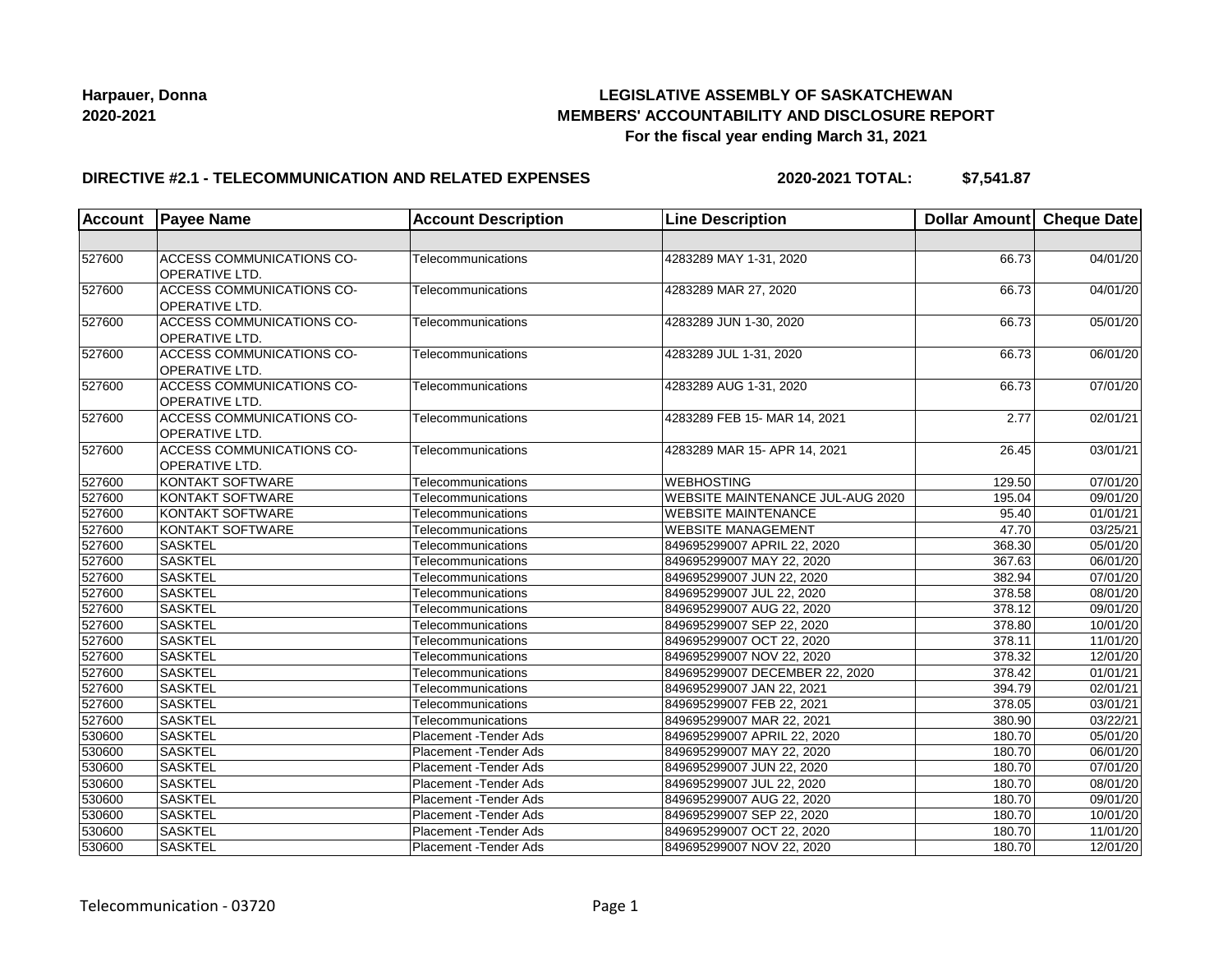## **LEGISLATIVE ASSEMBLY OF SASKATCHEWAN MEMBERS' ACCOUNTABILITY AND DISCLOSURE REPORT For the fiscal year ending March 31, 2021**

## **DIRECTIVE #2.1 - TELECOMMUNICATION AND RELATED EXPENSES**

**2020-2021 TOTAL: \$7,541.87**

| <b>Account</b> | <b>IPavee Name</b> | <b>IAccount Description</b> | <b>ILine Description</b>       | <b>Dollar Amountl Cheque Date</b> |          |
|----------------|--------------------|-----------------------------|--------------------------------|-----------------------------------|----------|
|                |                    |                             |                                |                                   |          |
| 530600         | <b>ISASKTEL</b>    | Placement - Tender Ads      | 849695299007 DECEMBER 22, 2020 | 180.70                            | 01/01/21 |
| 530600         | <b>SASKTEL</b>     | Placement - Tender Ads      | 849695299007 JAN 22, 2021      | 180.70                            | 02/01/21 |
| 530600         | <b>ISASKTEL</b>    | Placement - Tender Ads      | 849695299007 FEB 22, 2021      | 180.70                            | 03/01/21 |
| 530600         | <b>ISASKTEL</b>    | Placement - Tender Ads      | 849695299007 MAR 22, 2021      | 180.70                            | 03/22/21 |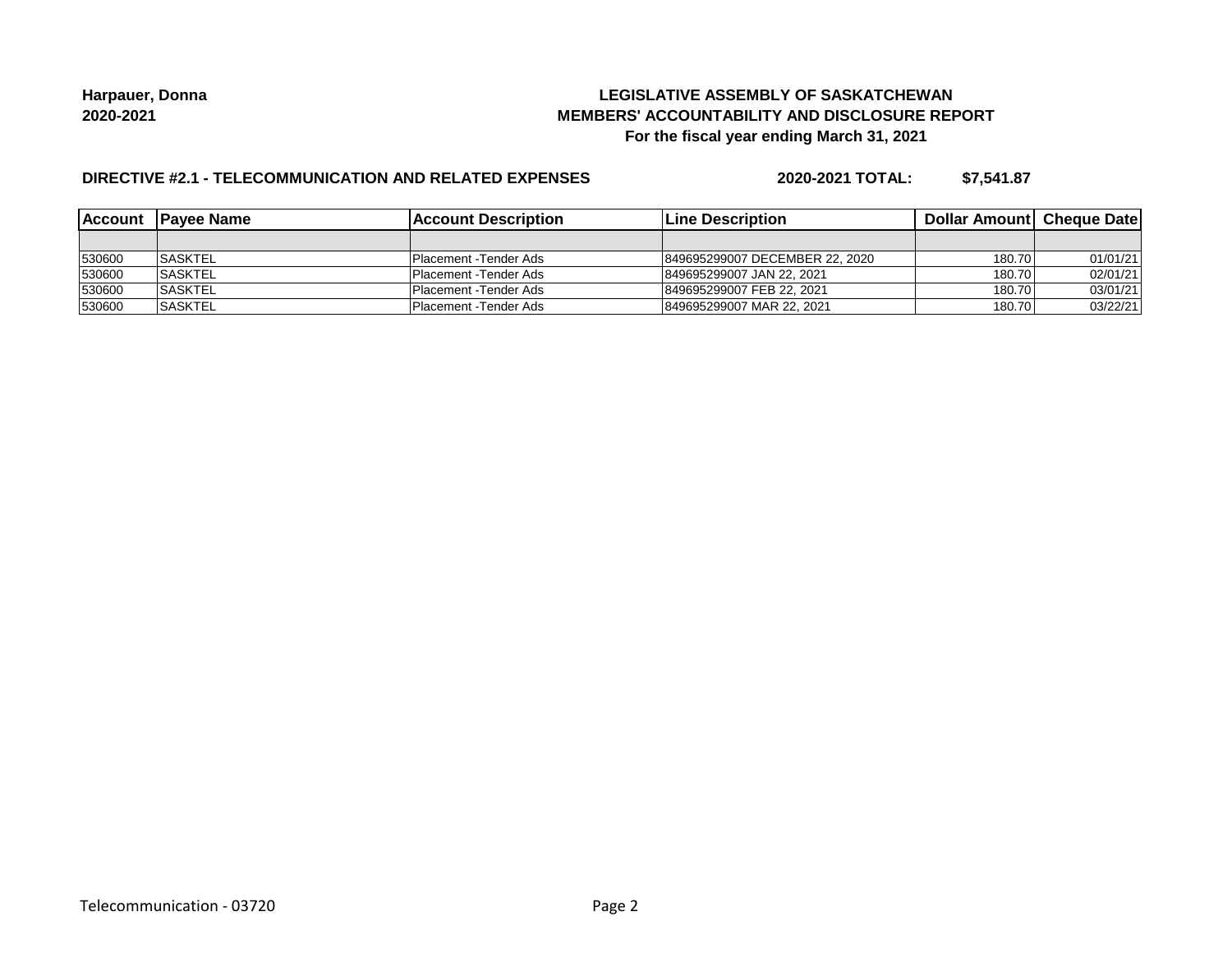# **LEGISLATIVE ASSEMBLY OF SASKATCHEWAN MEMBERS' ACCOUNTABILITY AND DISCLOSURE REPORT For the fiscal year ending March 31, 2021**

### **DIRECTIVE #3.1 - MLA TRAVEL AND LIVING EXPENSES**

**2020-2021 TOTAL: \$35,252.25**

| <b>Account</b> | <b>Payee Name</b>  | <b>Account Description</b>  | <b>Line Description</b>         | <b>Dollar Amount</b> | Cheque Date           |
|----------------|--------------------|-----------------------------|---------------------------------|----------------------|-----------------------|
|                |                    |                             |                                 |                      |                       |
| 541900         | HARPAUER, DONNA M. | Elected Rep - Travel        | MLA TRAVEL APR 12-30, 2020      | 1,151.85             | 05/12/20              |
| 541900         | HARPAUER, DONNA M. | Elected Rep - Travel        | APRIL 2020 MLA REGINA           | 1,614.50             | 06/08/20              |
|                |                    |                             | <b>ACCOMMODATIONS</b>           |                      |                       |
| 541900         | HARPAUER, DONNA M. | Elected Rep - Travel        | MLA TRAVEL MAY 1-31, 2020       | 1,592.75             | 06/17/20              |
| 541900         | HARPAUER, DONNA M. | Elected Rep - Travel        | MAY 2020 MLA REGINA             | 1,503.16             | 07/13/20              |
|                |                    |                             | <b>ACCOMMODATIONS</b>           |                      |                       |
| 541900         | HARPAUER, DONNA M. | Elected Rep - Travel        | MLA TRAVEL JUNE 24 - 30, 2020   | 689.10               | 07/14/20              |
| 541900         | HARPAUER, DONNA M. | <b>Elected Rep - Travel</b> | MLA TRAVEL JUNE 1 - 23, 2020    | 1.562.80             | 07/14/20              |
| 541900         | HARPAUER, DONNA M. | <b>Elected Rep - Travel</b> | MLA TRAVEL JUL 1-25, 2020       | 1,544.65             | 08/06/20              |
| 541900         | HARPAUER, DONNA M. | Elected Rep - Travel        | JUN 2020 MLA REGINA             | 1,459.13             | 08/27/20              |
|                |                    |                             | <b>ACCOMMODATION</b>            |                      |                       |
| 541900         | HARPAUER, DONNA M. | Elected Rep - Travel        | JUL 2020 MLA REGINA             | 1,588.05             | 09/03/20              |
|                |                    |                             | <b>ACCOMMODATION</b>            |                      |                       |
| 541900         | HARPAUER, DONNA M. | Elected Rep - Travel        | MLA TRAVEL AUG 3-26, 2020       | 2,127.97             | 09/08/20              |
| 541900         | HARPAUER, DONNA M. | <b>Elected Rep - Travel</b> | MLA TRAVEL AUG 27-28, 2020      | 281.55               | 09/08/20              |
| 541900         | HARPAUER, DONNA M. | Elected Rep - Travel        | AUG 2020 MLA REGINA             | 1,574.22             | 10/01/20              |
|                |                    |                             | <b>ACCOMMODATION</b>            |                      |                       |
| 541900         | HARPAUER, DONNA M. | Elected Rep - Travel        | SEP 2020 MLA REGINA             | 1,564.35             | 11/12/20              |
|                |                    |                             | <b>ACCOMMODATIONS</b>           |                      |                       |
| 541900         | HARPAUER, DONNA M. | <b>Elected Rep - Travel</b> | MLA TRAVEL OCT 28-30, 2020      | 500.78               | 11/12/20              |
| 541900         | HARPAUER, DONNA M. | Elected Rep - Travel        | MLA TRAVEL SEP 5-26, 2020       | 1,755.60             | 11/12/20              |
| 541900         | HARPAUER, DONNA M. | Elected Rep - Travel        | OCT 2020 MLA REGINA             | 1,535.67             | 11/24/20              |
|                |                    |                             | <b>ACCOMMODATION</b>            |                      |                       |
| 541900         | HARPAUER, DONNA M. | Elected Rep - Travel        | MLA TRAVEL NOV 2-22, 2020       | 1,908.46             | 12/18/20              |
| 541900         | HARPAUER, DONNA M. | Elected Rep - Travel        | MLA TRAVEL NOV 23-30, 2020      | 910.82               | 12/19/20              |
| 541900         | HARPAUER, DONNA M. | Elected Rep - Travel        | MLA TRAVEL DECEMBER 1-18, 2020  | 1,659.12             | 01/05/21              |
| 541900         | HARPAUER, DONNA M. | Elected Rep - Travel        | MLA TRAVEL DECEMBER 21-31, 2020 | 330.58               | 01/06/21              |
| 541900         | HARPAUER, DONNA M. | <b>Elected Rep - Travel</b> | NOV 2020 MLA REGINA             | 1,573.60             | 01/08/21              |
|                |                    |                             | <b>ACCOMMODATION</b>            |                      |                       |
| 541900         | HARPAUER, DONNA M. | Elected Rep - Travel        | DECEMBER 2020 MLA REGINA        | 1,501.15             | 02/10/21              |
|                |                    |                             | <b>ACCOMMODATIONS</b>           |                      |                       |
| 541900         | HARPAUER, DONNA M. | <b>Elected Rep - Travel</b> | MLA TRAVEL JAN 10-22, 2021      | 909.96               | 02/16/21              |
| 541900         | HARPAUER, DONNA M. | <b>Elected Rep - Travel</b> | MLA REGINA ACCOMMODATION JAN    | 1,605.42             | 02/23/21              |
|                |                    |                             | 2021                            |                      |                       |
| 541900         | HARPAUER, DONNA M. | Elected Rep - Travel        | MLA TRAVEL FEB 5-23, 2021       | 1,232.88             | 03/10/21              |
| 541900         | HARPAUER, DONNA M. | Elected Rep - Travel        | FEB 2021 MLA REGINA             | 1,574.13             | $\overline{03}/23/21$ |
|                |                    |                             | <b>ACCOMMODATION</b>            |                      |                       |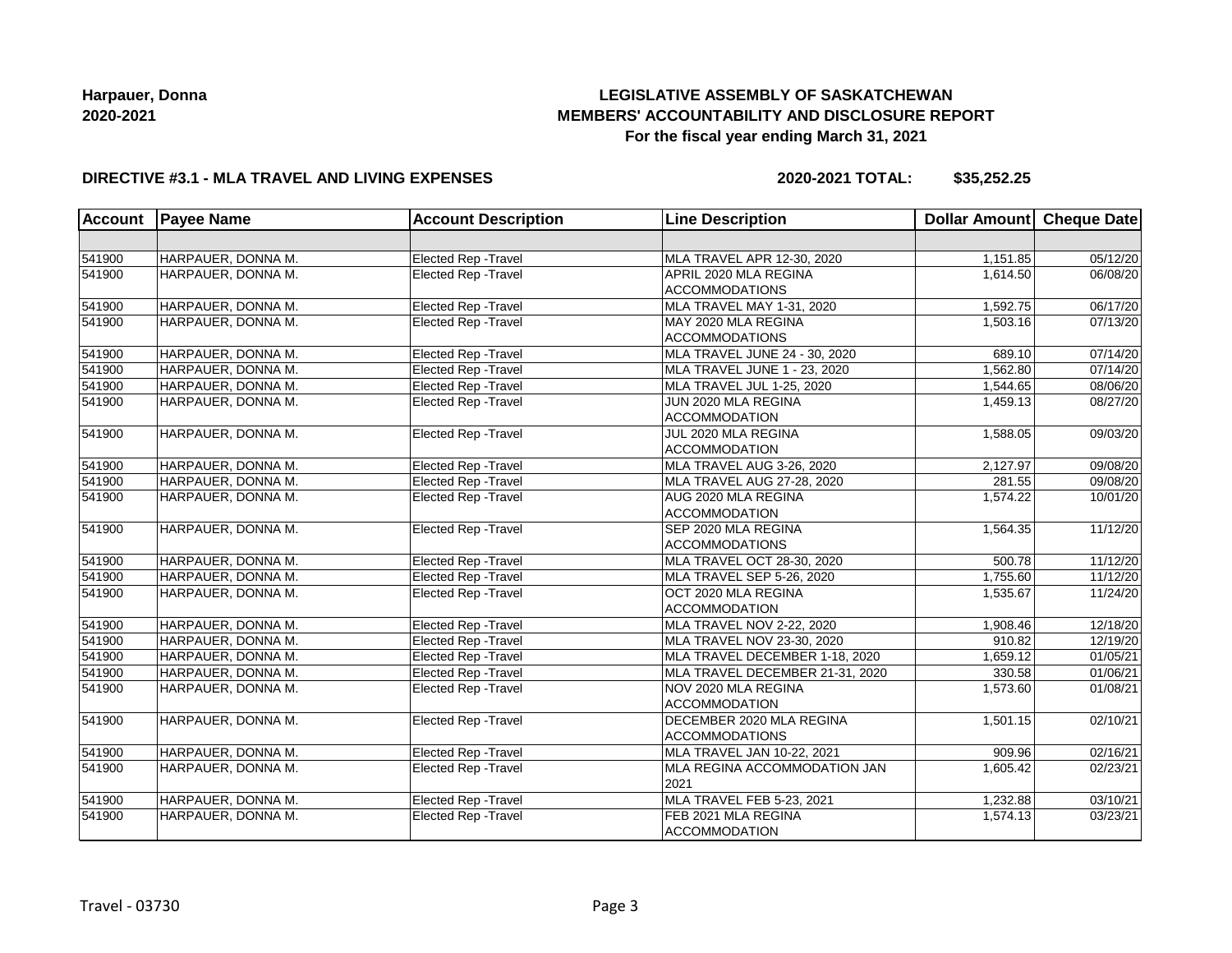# **LEGISLATIVE ASSEMBLY OF SASKATCHEWAN MEMBERS' ACCOUNTABILITY AND DISCLOSURE REPORT For the fiscal year ending March 31, 2021**

#### **DIRECTIVE #4.1 - CONSTITUENCY SERVICE EXPENSES**

| <b>Account</b> | <b>Payee Name</b>                                                    | <b>Account Description</b>                | <b>Line Description</b>                                | Dollar Amount Cheque Date |          |
|----------------|----------------------------------------------------------------------|-------------------------------------------|--------------------------------------------------------|---------------------------|----------|
|                |                                                                      |                                           |                                                        |                           |          |
| 521372         | <b>BRIGHTEN CREATIVE GROUP LTD.</b>                                  | Photographer's Services                   | <b>PHOTOGRAPHY SERVICES GST</b><br>EXEMPT #107 864 258 | 145.79                    | 02/01/21 |
| 522000         | PIONEER MOTOR HOTEL & MOTEL                                          | Rent of Ground, Buildings and Other Space | APRIL 2020 MLA OFFICE RENT                             | 700.00                    | 04/01/20 |
| 522000         | PIONEER MOTOR HOTEL & MOTEL                                          | Rent of Ground, Buildings and Other Space | MAY 2020 MLA OFFICE RENT                               | 700.00                    | 04/25/20 |
| 522000         | PIONEER MOTOR HOTEL & MOTEL                                          | Rent of Ground, Buildings and Other Space | JUNE 2020 MLA OFFICE RENT                              | 700.00                    | 05/15/20 |
| 522000         | PIONEER MOTOR HOTEL & MOTEL                                          | Rent of Ground, Buildings and Other Space | JULY 2020 MLA OFFICE RENT                              | 700.00                    | 06/07/20 |
| 522000         | <b>PIONEER MOTOR HOTEL &amp; MOTEL</b>                               | Rent of Ground, Buildings and Other Space | AUG 2020 MLA OFFICE RENT                               | 700.00                    | 07/07/20 |
| 522000         | <b>PIONEER MOTOR HOTEL &amp; MOTEL</b>                               | Rent of Ground, Buildings and Other Space | SEPT 2020 MLA OFFICE RENT                              | 700.00                    | 08/14/20 |
| 522000         | PIONEER MOTOR HOTEL & MOTEL                                          | Rent of Ground, Buildings and Other Space | OCT 2020 MLA OFFICE RENT                               | 700.00                    | 09/11/20 |
| 522000         | PIONEER MOTOR HOTEL & MOTEL                                          | Rent of Ground, Buildings and Other Space | NOV 2020 MLA OFFICE RENT                               | 700.00                    | 10/07/20 |
| 522000         | PIONEER MOTOR HOTEL & MOTEL                                          | Rent of Ground, Buildings and Other Space | DEC 2020 MLA OFFICE RENT                               | 700.00                    | 11/12/20 |
| 522000         | PIONEER MOTOR HOTEL & MOTEL                                          | Rent of Ground, Buildings and Other Space | JAN 2021 MLA OFFICE RENT                               | 725.00                    | 01/01/21 |
| 522000         | PIONEER MOTOR HOTEL & MOTEL                                          | Rent of Ground, Buildings and Other Space | FEB 2021 MLA OFFICE RENT                               | 725.00                    | 01/12/21 |
| 522000         | PIONEER MOTOR HOTEL & MOTEL                                          | Rent of Ground, Buildings and Other Space | MAR 2021 MLA OFFICE RENT                               | 725.00                    | 02/08/21 |
| 522200         | MINISTER OF FINANCE-MINISTRY OF<br><b>SASKBUILDS AND PROCUREMENT</b> | <b>Rent of Photocopiers</b>               | PHOTOCOPIER SERVICE FEES 20/21                         | 100.00                    | 01/01/21 |
| 522200         | <b>SUCCESS OFFICE SYSTEMS</b>                                        | Rent of Photocopiers                      | <b>COPIER CHARGES</b>                                  | 256.00                    | 05/01/20 |
| 522200         | <b>SUCCESS OFFICE SYSTEMS</b>                                        | <b>Rent of Photocopiers</b>               | <b>COPIER CHARGES</b>                                  | 223.81                    | 05/05/20 |
| 522200         | <b>SUCCESS OFFICE SYSTEMS</b>                                        | <b>Rent of Photocopiers</b>               | <b>COPIER CHARGES</b>                                  | 254.36                    | 07/01/20 |
| 522200         | <b>SUCCESS OFFICE SYSTEMS</b>                                        | Rent of Photocopiers                      | <b>COPIER CHARGES</b>                                  | 258.24                    | 08/01/20 |
| 522200         | <b>SUCCESS OFFICE SYSTEMS</b>                                        | <b>Rent of Photocopiers</b>               | <b>COPIER CHARGES</b>                                  | 281.73                    | 09/01/20 |
| 522200         | <b>SUCCESS OFFICE SYSTEMS</b>                                        | Rent of Photocopiers                      | <b>COPIER CHARGES</b>                                  | 260.97                    | 09/04/20 |
| 522200         | <b>SUCCESS OFFICE SYSTEMS</b>                                        | Rent of Photocopiers                      | <b>COPIER CHARGES</b>                                  | 233.36                    | 11/01/20 |
| 522200         | <b>SUCCESS OFFICE SYSTEMS</b>                                        | Rent of Photocopiers                      | <b>COPIER CHARGES</b>                                  | 203.93                    | 11/04/20 |
| 522200         | SUCCESS OFFICE SYSTEMS                                               | Rent of Photocopiers                      | <b>COPIER CHARGES</b>                                  | 255.61                    | 01/01/21 |
| 522200         | <b>SUCCESS OFFICE SYSTEMS</b>                                        | Rent of Photocopiers                      | <b>COPIER CHARGES</b>                                  | 243.94                    | 02/01/21 |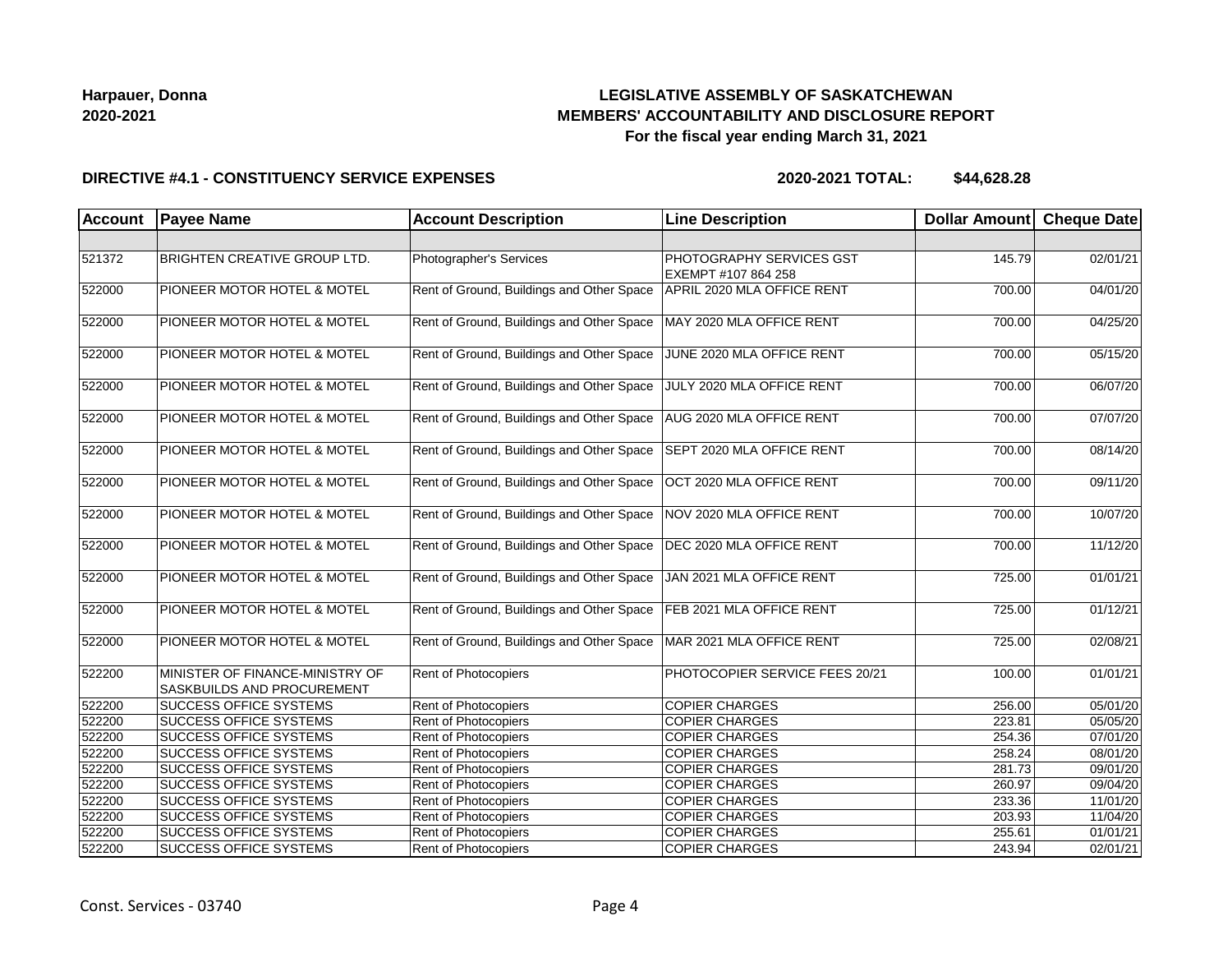## **LEGISLATIVE ASSEMBLY OF SASKATCHEWAN MEMBERS' ACCOUNTABILITY AND DISCLOSURE REPORT For the fiscal year ending March 31, 2021**

#### **DIRECTIVE #4.1 - CONSTITUENCY SERVICE EXPENSES**

| <b>Account</b> | <b>Payee Name</b>               | <b>Account Description</b>           | <b>Line Description</b>        | <b>Dollar Amount</b> | <b>Cheque Date</b>    |
|----------------|---------------------------------|--------------------------------------|--------------------------------|----------------------|-----------------------|
|                |                                 |                                      |                                |                      |                       |
| 522200         | <b>SUCCESS OFFICE SYSTEMS</b>   | Rent of Photocopiers                 | <b>COPIER CHARGES</b>          | 273.85               | 03/01/21              |
| 522200         | <b>SUCCESS OFFICE SYSTEMS</b>   | <b>Rent of Photocopiers</b>          | <b>COPIER CHARGES</b>          | 250.53               | 03/04/21              |
| 522500         | K. NEWMAN INSURANCE             | Insurance Premiums                   | OFFICE INSURANCE SR039339      | 814.08               | 01/28/21              |
| 522700         | SASKENERGY INCORPORATED         | Utilities - Electricity and Nat Gas  | 224632000000 APRIL 2, 2020     | 91.40                | 05/01/20              |
| 522700         | SASKENERGY INCORPORATED         | Utilities - Electricity and Nat Gas  | 22463200000 MAY 4,2020         | 77.88                | 05/04/20              |
| 522700         | SASKENERGY INCORPORATED         | Utilities - Electricity and Nat Gas  | 22463200000 JUN 2, 2020        | 48.22                | 06/02/20              |
| 522700         | SASKENERGY INCORPORATED         | Utilities - Electricity and Nat Gas  | 22463200000 JUL 3, 2020        | 38.50                | 08/01/20              |
| 522700         | <b>SASKENERGY INCORPORATED</b>  | Utilities - Electricity and Nat Gas  | 22463200000 AUGUST 5, 2020     | 38.50                | 08/05/20              |
| 522700         | SASKENERGY INCORPORATED         | Utilities - Electricity and Nat Gas  | 22463200000 SEPTEMBER 2, 2020  | 40.45                | 09/02/20              |
| 522700         | SASKENERGY INCORPORATED         | Utilities - Electricity and Nat Gas  | 22463200000 OCT 2, 2020        | 43.03                | 11/01/20              |
| 522700         | SASKENERGY INCORPORATED         | Utilities - Electricity and Nat Gas  | 22463200000 NOV 3, 2020        | 68.28                | 11/03/20              |
| 522700         | SASKENERGY INCORPORATED         | Utilities - Electricity and Nat Gas  | 22463200000 DEC 2,2020         | 92.88                | 12/02/20              |
| 522700         | SASKENERGY INCORPORATED         | Utilities - Electricity and Nat Gas  | 22463200000 JAN 5, 2021        | 110.36               | 01/05/21              |
| 522700         | SASKENERGY INCORPORATED         | Utilities - Electricity and Nat Gas  | 22463200000 FEBRUARY 2, 2021   | 103.89               | 02/02/21              |
| 522700         | SASKENERGY INCORPORATED         | Utilities - Electricity and Nat Gas  | 22463200000 MAR 2, 2021        | 118.78               | 03/02/21              |
| 522700         | SASKPOWER CORPORATION           | Utilities - Electricity and Nat Gas  | 500000665439 APRIL 2, 2020     | 87.17                | 05/01/20              |
| 522700         | SASKPOWER CORPORATION           | Utilities - Electricity and Nat Gas  | 500000665439 MAY 4, 2020       | 80.54                | 05/04/20              |
| 522700         | SASKPOWER CORPORATION           | Utilities - Electricity and Nat Gas  | 500000665439 JUN 2, 2020       | 70.94                | 06/02/20              |
| 522700         | SASKPOWER CORPORATION           | Utilities - Electricity and Nat Gas  | 500000665439 JUL 3, 2020       | 78.57                | 08/01/20              |
| 522700         | SASKPOWER CORPORATION           | Utilities - Electricity and Nat Gas  | 500000665439 AUGUST 5, 2020    | 160.23               | 08/05/20              |
| 522700         | SASKPOWER CORPORATION           | Utilities - Electricity and Nat Gas  | 500000665439 SEPTEMBER 2, 2020 | 134.89               | 09/02/20              |
| 522700         | SASKPOWER CORPORATION           | Utilities - Electricity and Nat Gas  | 500000665439 OCT 2, 2020       | 68.77                | 11/01/20              |
| 522700         | <b>SASKPOWER CORPORATION</b>    | Utilities - Electricity and Nat Gas  | 500000665439 NOV 3, 2020       | 72.46                | 11/03/20              |
| 522700         | SASKPOWER CORPORATION           | Utilities - Electricity and Nat Gas  | 500000665439 DEC 2, 2020       | 89.46                | 12/02/20              |
| 522700         | SASKPOWER CORPORATION           | Utilities - Electricity and Nat Gas  | 500000665439 JAN 5, 2021       | 87.96                | 01/05/21              |
| 522700         | SASKPOWER CORPORATION           | Utilities - Electricity and Nat Gas  | 500000665439 FEBRUARY 2, 2021  | 83.14                | $\overline{02/02/21}$ |
| 522700         | SASKPOWER CORPORATION           | Utilities - Electricity and Nat Gas  | 500000665439 MAR 2, 2021       | 87.73                | 03/02/21              |
| 525000         | MINISTER OF FINANCE-MINISTRY OF | Postal, Courier, Freight and Related | MAIL SERVICES APRIL 2020       | 50.67                | 06/08/20              |
|                | SASKBUILDS AND PROCUREMENT      |                                      |                                |                      |                       |
| 525000         | MINISTER OF FINANCE-MINISTRY OF | Postal, Courier, Freight and Related | MAIL SERVICES MAY 2020         | 50.67                | 07/01/20              |
|                | SASKBUILDS AND PROCUREMENT      |                                      |                                |                      |                       |
| 525000         | MINISTER OF FINANCE-MINISTRY OF | Postal, Courier, Freight and Related | JUN 2020 MAIL SERVICES         | 50.67                | 08/01/20              |
|                | SASKBUILDS AND PROCUREMENT      |                                      |                                |                      |                       |
| 525000         | MINISTER OF FINANCE-MINISTRY OF | Postal, Courier, Freight and Related | MAIL SERVICES JUL 2020         | 50.71                | 09/01/20              |
|                | SASKBUILDS AND PROCUREMENT      |                                      |                                |                      |                       |
| 525000         | MINISTER OF FINANCE-MINISTRY OF | Postal, Courier, Freight and Related | MAIL SERVICES AUG 2020         | 50.71                | 10/01/20              |
|                | SASKBUILDS AND PROCUREMENT      |                                      |                                |                      |                       |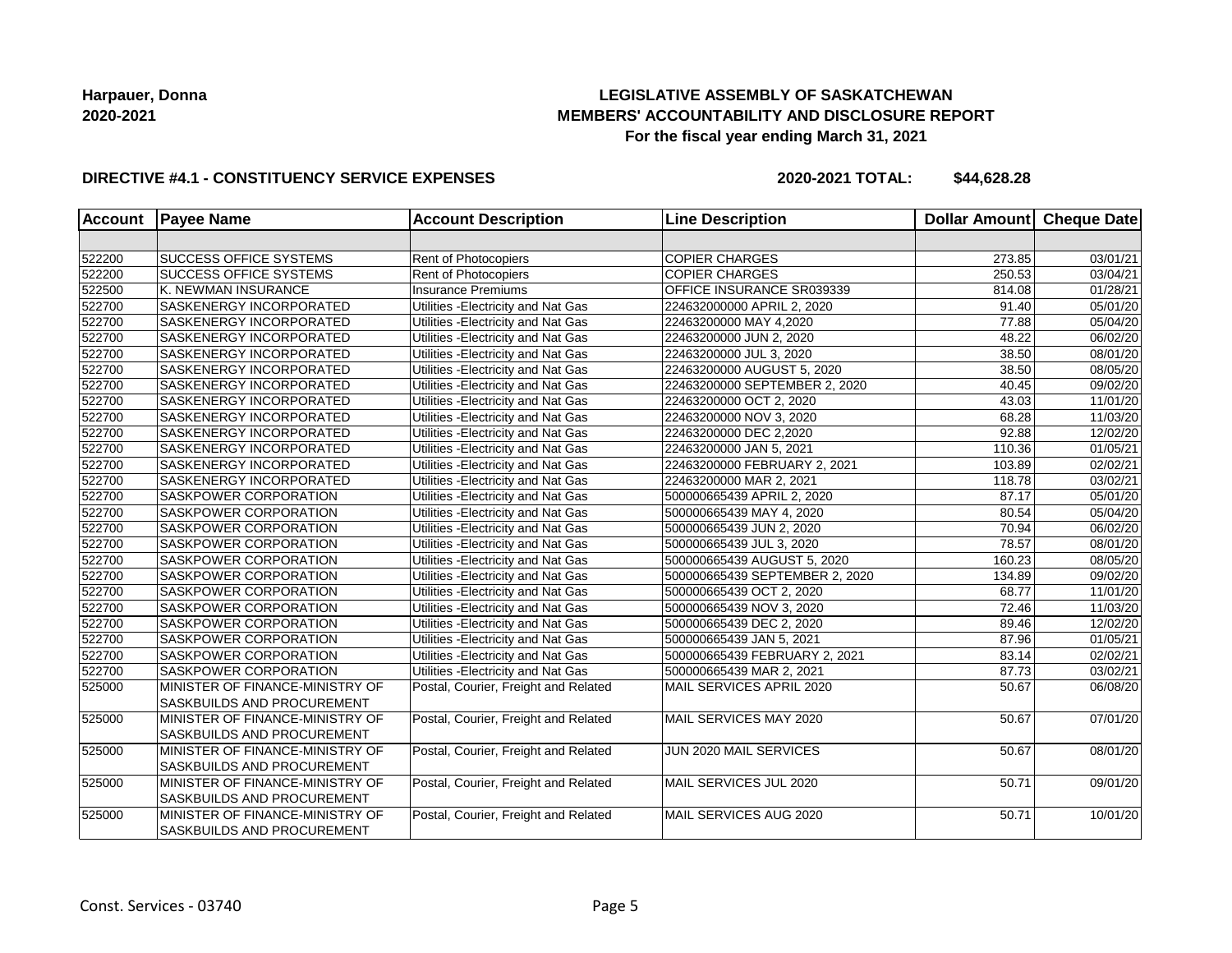# **LEGISLATIVE ASSEMBLY OF SASKATCHEWAN MEMBERS' ACCOUNTABILITY AND DISCLOSURE REPORT For the fiscal year ending March 31, 2021**

#### **DIRECTIVE #4.1 - CONSTITUENCY SERVICE EXPENSES**

| <b>Account</b> | <b>Payee Name</b>                                                    | <b>Account Description</b>           | <b>Line Description</b>        | <b>Dollar Amount</b> | Cheque Date           |
|----------------|----------------------------------------------------------------------|--------------------------------------|--------------------------------|----------------------|-----------------------|
|                |                                                                      |                                      |                                |                      |                       |
| 525000         | MINISTER OF FINANCE-MINISTRY OF<br><b>SASKBUILDS AND PROCUREMENT</b> | Postal, Courier, Freight and Related | MAIL SERVICES SEP 2020         | 50.71                | 10/22/20              |
| 525000         | MINISTER OF FINANCE-MINISTRY OF<br><b>SASKBUILDS AND PROCUREMENT</b> | Postal, Courier, Freight and Related | <b>NOVEMBER MAIL SERVICES</b>  | 51.04                | 01/01/21              |
| 525000         | MINISTER OF FINANCE-MINISTRY OF<br><b>SASKBUILDS AND PROCUREMENT</b> | Postal, Courier, Freight and Related | <b>DEC 2020 MAIL SERVICES</b>  | 50.85                | 02/01/21              |
| 525000         | MINISTER OF FINANCE-MINISTRY OF<br><b>SASKBUILDS AND PROCUREMENT</b> | Postal, Courier, Freight and Related | JAN 2021 MAIL SERVICES         | 50.77                | 03/01/21              |
| 525000         | MINISTER OF FINANCE-MINISTRY OF<br><b>SASKBUILDS AND PROCUREMENT</b> | Postal, Courier, Freight and Related | FEB 2021 MAIL SERVICES         | 50.77                | 03/17/21              |
| 525000         | MINISTER OF FINANCE-MINISTRY OF<br><b>SASKBUILDS AND PROCUREMENT</b> | Postal, Courier, Freight and Related | MARCH 2021 MAIL SERVICES       | 50.81                | 03/31/21              |
| 529000         | DUNNE, JEROME                                                        | <b>General Contractual Services</b>  | <b>SNOW REMOVAL</b>            | 200.00               | 01/01/21              |
| 529000         | DUNNE, JEROME                                                        | <b>General Contractual Services</b>  | <b>SNOW REMOVAL</b>            | 200.00               | 01/04/21              |
| 529000         | DUNNE, JEROME                                                        | <b>General Contractual Services</b>  | <b>SNOW REMOVAL</b>            | 200.00               | 02/01/21              |
| 529000         | DUNNE, JEROME                                                        | <b>General Contractual Services</b>  | <b>SNOW REMOVAL</b>            | 200.00               | 03/01/21              |
| 529000         | DUNNE, JEROME                                                        | <b>General Contractual Services</b>  | <b>SNOW REMOVAL</b>            | 200.00               | 03/15/21              |
| 529000         | <b>ROBERTS, CHRISTINE</b>                                            | <b>General Contractual Services</b>  | MLA OFFICE JANITORIAL SERVICES | 301.04               | 08/01/20              |
| 530300         | MARU GROUP CANADA INC.                                               | Primary Research/Focus group         | AD HOC RESEARCH                | 661.11               | 06/01/20              |
| 530300         | MARU GROUP CANADA INC.                                               | Primary Research/Focus group         | AD HOC RESEARCH                | 661.11               | 10/01/20              |
| 530300         | MARU GROUP CANADA INC.                                               | Primary Research/Focus group         | AD HOC RESEARCH                | 632.97               | 03/01/21              |
| 530300         | MARU GROUP CANADA INC.                                               | Primary Research/Focus group         | AD HOC RESEARCH                | 632.97               | 03/01/21              |
| 530500         | 20-TWENTY.CA MARKETING<br><b>CORPORATION</b>                         | Media Placement                      | <b>ADVERTISING</b>             | 649.00               | 06/01/20              |
| 530500         | 20-TWENTY.CA MARKETING<br><b>CORPORATION</b>                         | Media Placement                      | <b>ADVERTISING</b>             | 649.00               | 06/01/20              |
| 530500         | 20-TWENTY.CA MARKETING<br><b>CORPORATION</b>                         | Media Placement                      | ADVERTISING                    | 649.00               | 07/01/20              |
| 530500         | 20-TWENTY.CA MARKETING<br><b>CORPORATION</b>                         | Media Placement                      | <b>ADVERTISING</b>             | 649.00               | 08/01/20              |
| 530500         | 20-TWENTY.CA MARKETING<br><b>CORPORATION</b>                         | Media Placement                      | <b>ADVERTISING</b>             | 528.88               | 09/01/20              |
| 530500         | 20-TWENTY.CA MARKETING<br><b>CORPORATION</b>                         | Media Placement                      | ADVERTISING                    | 649.00               | 01/01/21              |
| 530500         | 20-TWENTY.CA MARKETING<br>CORPORATION                                | Media Placement                      | <b>ADVERTISING</b>             | 649.00               | 01/11/21              |
| 530500         | 20-TWENTY.CA MARKETING<br>CORPORATION                                | Media Placement                      | <b>ADVERTISING</b>             | 649.00               | $\overline{02}/08/21$ |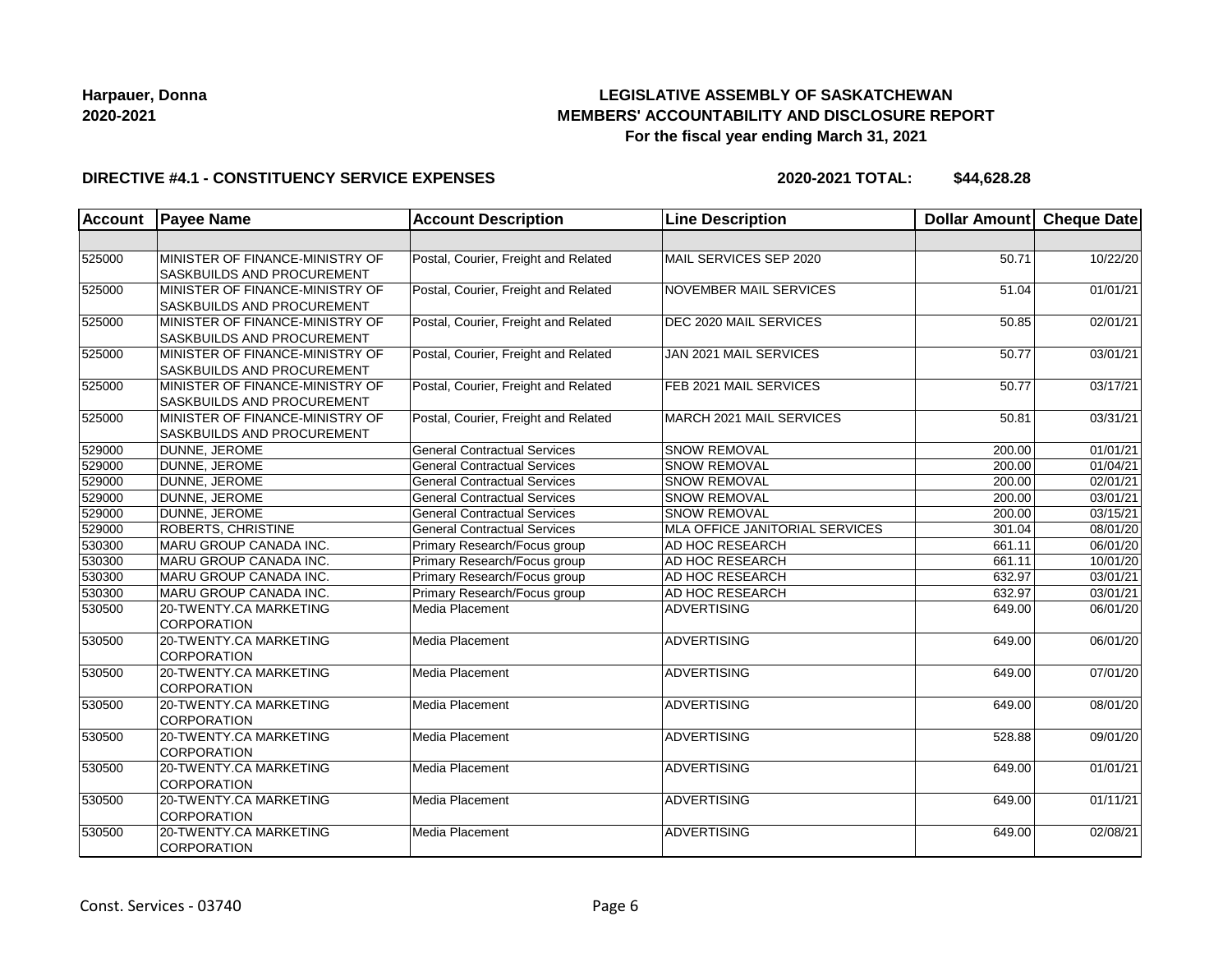# **LEGISLATIVE ASSEMBLY OF SASKATCHEWAN MEMBERS' ACCOUNTABILITY AND DISCLOSURE REPORT For the fiscal year ending March 31, 2021**

#### **DIRECTIVE #4.1 - CONSTITUENCY SERVICE EXPENSES**

| <b>Account</b> | <b>Payee Name</b>                            | <b>Account Description</b> | <b>Line Description</b>       | <b>Dollar Amount</b> | <b>Cheque Date</b> |
|----------------|----------------------------------------------|----------------------------|-------------------------------|----------------------|--------------------|
|                |                                              |                            |                               |                      |                    |
| 530500         | 20-TWENTY.CA MARKETING<br><b>CORPORATION</b> | Media Placement            | <b>ADVERTISING</b>            | 649.00               | 03/01/21           |
| 530500         | 20-TWENTY.CA MARKETING<br>CORPORATION        | Media Placement            | ADVERTISING                   | 649.00               | 03/08/21           |
| 530500         | <b>BRUNO, TOWN OF</b>                        | Media Placement            | <b>ADVERTISING</b>            | 120.00               | 12/10/20           |
| 530500         | CANADIAN NETWORK BROADCASTING                | Media Placement            | <b>ADVERTISING</b>            | 714.00               | 04/01/20           |
| 530500         | CANADIAN NETWORK BROADCASTING                | Media Placement            | <b>ADVERTISING</b>            | 476.00               | 03/01/21           |
| 530500         | <b>COMMUNITY SAFETY NET</b>                  | Media Placement            | ADVERTISING GST EXEMPT        | 450.00               | 01/01/21           |
| 530500         | <b>COURAGEOUS K9</b>                         | Media Placement            | ADVERTISING                   | 295.00               | 01/01/21           |
| 530500         | <b>GOLDEN WEST BROADCASTING LTD.</b>         | Media Placement            | ADVERTISING                   | 203.36               | 06/01/20           |
| 530500         | GOLDEN WEST BROADCASTING LTD.                | Media Placement            | <b>ADVERTISING</b>            | 672.00               | 06/01/20           |
| 530500         | GOLDEN WEST BROADCASTING LTD.                | Media Placement            | <b>ADVERTISING</b>            | 150.00               | 07/01/20           |
| 530500         | GOLDEN WEST BROADCASTING LTD.                | Media Placement            | <b>ADVERTISING</b>            | 196.80               | 07/01/20           |
| 530500         | GOLDEN WEST BROADCASTING LTD.                | Media Placement            | <b>ADVERTISING</b>            | 375.00               | 09/01/20           |
| 530500         | GOLDEN WEST BROADCASTING LTD.                | Media Placement            | ADVERTISING                   | 100.04               | 11/01/20           |
| 530500         | <b>GOLDEN WEST BROADCASTING LTD.</b>         | Media Placement            | <b>ADVERTISING</b>            | 254.00               | 01/01/21           |
| 530500         | <b>GOLDEN WEST BROADCASTING LTD.</b>         | Media Placement            | <b>ADVERTISING</b>            | 102.00               | 01/01/21           |
| 530500         | GOLDEN WEST BROADCASTING LTD.                | Media Placement            | <b>ADVERTISING</b>            | 199.95               | 02/01/21           |
| 530500         | GOLDEN WEST BROADCASTING LTD.                | Media Placement            | <b>ADVERTISING</b>            | 199.95               | 03/01/21           |
| 530500         | <b>HEALTHY TEENS MAGAZINE</b>                | Media Placement            | ADVERTISING GST EXEMPT        | 239.00               | 03/01/21           |
| 530500         | HOSPITAL ACTIVITY BOOK FOR                   | Media Placement            | ADVERTISING                   | 253.34               | 08/01/20           |
|                | <b>CHILDREN</b>                              |                            |                               |                      |                    |
| 530500         | HUMBOLDT, CITY OF                            | Media Placement            | <b>ADVERTISING</b>            | 291.65               | 06/01/20           |
| 530500         | <b>MADD MESSAGE</b>                          | Media Placement            | <b>ADVERTISING GST EXEMPT</b> | 299.00               | 03/01/21           |
| 530500         | PNG PRAIRIE NEWSPAPER GROUP                  | Media Placement            | <b>ADVERTISING</b>            | 140.76               | 05/01/20           |
| 530500         | PNG PRAIRIE NEWSPAPER GROUP                  | Media Placement            | <b>ADVERTISING</b>            | 50.00                | 06/01/20           |
| 530500         | PNG PRAIRIE NEWSPAPER GROUP                  | Media Placement            | ADVERTISING                   | 110.00               | 07/01/20           |
| 530500         | PNG PRAIRIE NEWSPAPER GROUP                  | Media Placement            | ADVERTISING                   | 110.00               | 08/04/20           |
| 530500         | PNG PRAIRIE NEWSPAPER GROUP                  | Media Placement            | <b>ADVERTISING</b>            | 160.00               | 01/01/21           |
| 530500         | PNG PRAIRIE NEWSPAPER GROUP                  | Media Placement            | <b>ADVERTISING</b>            | 240.00               | 01/01/21           |
| 530500         | PNG PRAIRIE NEWSPAPER GROUP                  | Media Placement            | <b>ADVERTISING</b>            | 120.00               | 02/01/21           |
| 530500         | PNG PRAIRIE NEWSPAPER GROUP                  | Media Placement            | <b>ADVERTISING</b>            | 400.00               | 03/24/21           |
| 530500         | POSTMEDIA NETWORK INC.                       | Media Placement            | ADVERTISING                   | 300.00               | 08/01/20           |
| 530500         | POSTMEDIA NETWORK INC.                       | Media Placement            | <b>ADVERTISING</b>            | 140.00               | 11/01/20           |
| 530500         | <b>REGIONAL MAPLE LEAF</b>                   | Media Placement            | <b>ADVERTISING</b>            | 278.00               | 01/01/21           |
|                | COMMUNICATIONS INC.                          |                            |                               |                      |                    |
| 530500         | SHINE MEDIA GROUP                            | Media Placement            | <b>ADVERTISING</b>            | 375.00               | 02/12/21           |
| 530500         | SOS CHILDREN'S SAFETY MAGAZINE               | Media Placement            | <b>ADVERTISING</b>            | 299.00               | 08/01/20           |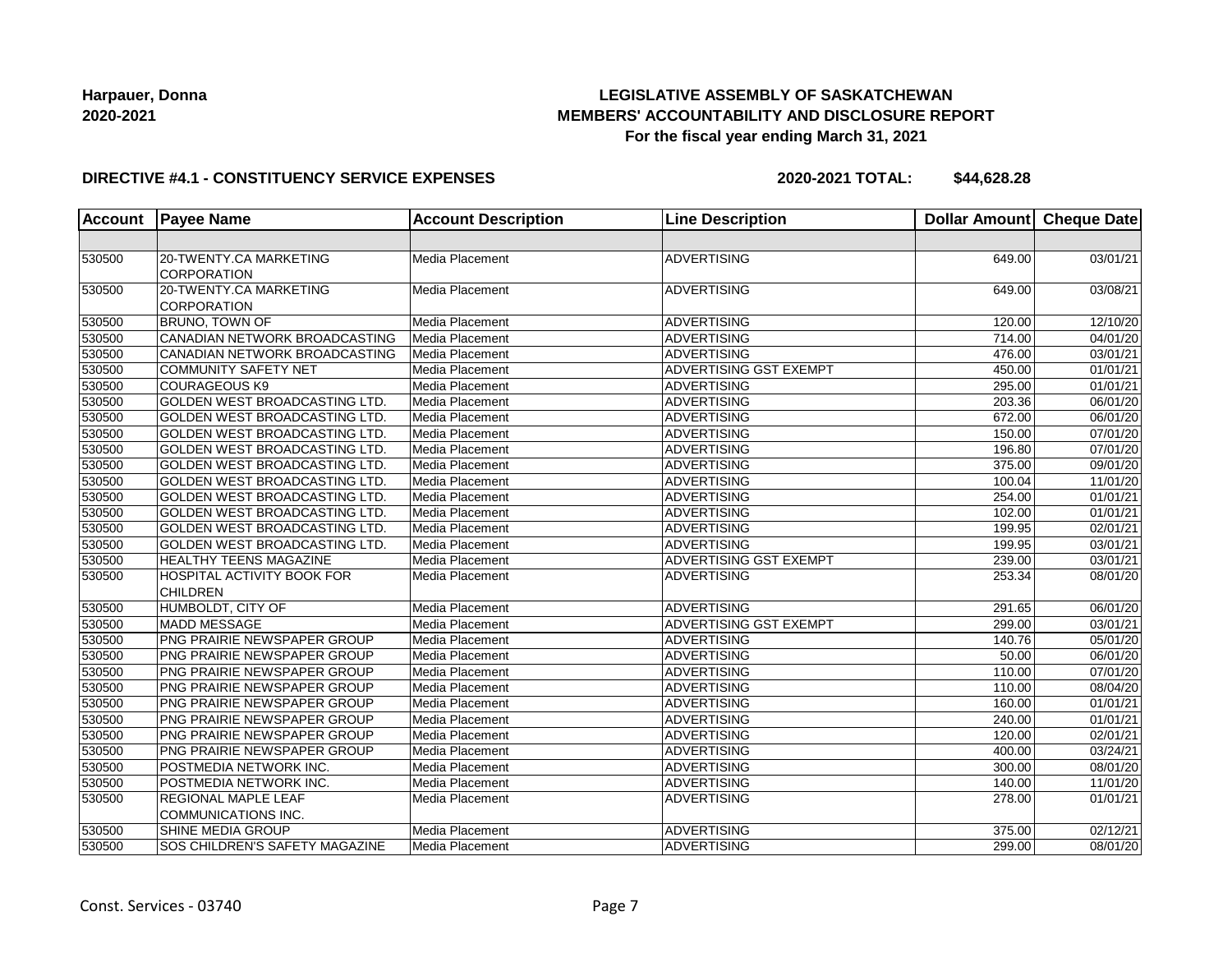## **LEGISLATIVE ASSEMBLY OF SASKATCHEWAN MEMBERS' ACCOUNTABILITY AND DISCLOSURE REPORT For the fiscal year ending March 31, 2021**

#### **DIRECTIVE #4.1 - CONSTITUENCY SERVICE EXPENSES**

| <b>Account</b> | <b>Payee Name</b>                | <b>Account Description</b>         | <b>Line Description</b>       | Dollar Amount | <b>Cheque Date</b>    |
|----------------|----------------------------------|------------------------------------|-------------------------------|---------------|-----------------------|
|                |                                  |                                    |                               |               |                       |
| 530500         | SOS CHILDREN'S SAFETY MAGAZINE   | Media Placement                    | ADVERTISING GST EXEMPT        | 1,196.00      | 01/01/21              |
| 530500         | SOS CHILDREN'S SAFETY MAGAZINE   | Media Placement                    | <b>ADVERTISING GST EXEMPT</b> | 1,000.00      | 03/01/21              |
| 530500         | <b>WATROUS MANITOU</b>           | Media Placement                    | <b>ADVERTISING</b>            | 539.04        | 04/01/20              |
| 530500         | <b>WATROUS MANITOU</b>           | Media Placement                    | <b>ADVERTISING</b>            | 534.00        | 04/01/20              |
| 530500         | WATROUS MANITOU                  | Media Placement                    | <b>ADVERTISING - NO GST</b>   | 129.28        | 05/01/20              |
| 530500         | WATROUS MANITOU                  | Media Placement                    | ADVERTISING - NO GST          | 30.00         | 05/01/20              |
| 530500         | <b>WATROUS MANITOU</b>           | Media Placement                    | ADVERTISING - NO GST          | 42.00         | 06/01/20              |
| 530500         | <b>WATROUS MANITOU</b>           | Media Placement                    | <b>ADVERTISING</b>            | 42.00         | 06/04/20              |
| 530500         | <b>WATROUS MANITOU</b>           | Media Placement                    | <b>ADVERTISING</b>            | 98.28         | 07/01/20              |
| 530500         | <b>WATROUS MANITOU</b>           | Media Placement                    | <b>ADVERTISING</b>            | 35.00         | 07/01/20              |
| 530500         | <b>WATROUS MANITOU</b>           | Media Placement                    | <b>ADVERTISING</b>            | 293.44        | 07/02/20              |
| 530500         | <b>WATROUS MANITOU</b>           | Media Placement                    | <b>ADVERTISING</b>            | 214.40        | 07/02/20              |
| 530500         | <b>WATROUS MANITOU</b>           | Media Placement                    | <b>ADVERTISING</b>            | 87.36         | 09/10/20              |
| 530500         | <b>WATROUS MANITOU</b>           | Media Placement                    | <b>ADVERTISING</b>            | 86.19         | 09/12/20              |
| 530500         | <b>WATROUS MANITOU</b>           | Media Placement                    | <b>ADVERTISING</b>            | 57.46         | 11/12/20              |
| 530500         | <b>WATROUS MANITOU</b>           | Media Placement                    | <b>ADVERTISING</b>            | 78.63         | 11/12/20              |
| 530500         | <b>WATROUS MANITOU</b>           | Media Placement                    | <b>ADVERTISING</b>            | 92.34         | 01/01/21              |
| 530500         | <b>WATROUS MANITOU</b>           | Media Placement                    | <b>ADVERTISING</b>            | 126.36        | $\overline{01}/01/21$ |
| 530500         | <b>WATROUS MANITOU</b>           | Media Placement                    | ADVERTISING GST EXEMPT        | 612.38        | 03/18/21              |
| 530500         | <b>WATROUS MANITOU</b>           | Media Placement                    | <b>ADVERTISING</b>            | 107.41        | 03/30/21              |
| 530500         | <b>WATROUS MANITOU</b>           | Media Placement                    | <b>ADVERTISING</b>            | 78.49         | 03/30/21              |
| 530900         | <b>CORPORATE EXPRESS</b>         | Promotional Items                  | <b>FLAGS</b>                  | 734.47        | 03/08/21              |
| 530900         | HARPAUER, DONNA M.               | Promotional Items                  | <b>REIMB: CHRISTMAS CARDS</b> | 201.97        | 12/02/20              |
| 530900         | HUMBOLDT FLORIST (1999) LTD.     | <b>Promotional Items</b>           | <b>FLOWERS</b>                | 79.50         | 05/01/20              |
| 530900         | HUMBOLDT FLORIST (1999) LTD.     | <b>Promotional Items</b>           | FLORAL ARRANGEMENT            | 73.09         | 09/01/20              |
| 542000         | DUNNE, SUSAN C.                  | Travel                             | CA TRAVEL JUL 9, 2020         | 75.39         | 07/15/20              |
| 542000         | DUNNE, SUSAN C.                  | Travel                             | CA TRAVEL SEP 9-14, 2020      | 196.10        | 09/29/20              |
| 542000         | DUNNE, SUSAN C.                  | Travel                             | CA TRAVEL NOV 18, 2020        | 53.51         | 11/18/20              |
| 550200         | <b>WATROUS MANITOU</b>           | Books, Mags and Ref Materials      | <b>SUBSCRIPTION</b>           | 33.33         | 04/01/20              |
| 550200         | <b>WATROUS MANITOU</b>           | Books, Mags and Ref Materials      | NEWSPAPER SUBSCRIPTION        | 40.95         | 11/05/20              |
| 555000         | <b>CORPORATE EXPRESS</b>         | Other Material and Supplies        | OFFICE SUPPLIES               | 121.77        | 03/01/21              |
| 555000         | DUNNE, SUSAN C.                  | Other Material and Supplies        | OFFICE SUPPLIES               | 52.54         | 11/19/20              |
| 555000         | HARPAUER, DONNA M.               | Other Material and Supplies        | <b>REIMB: OFFICE SUPPLIES</b> | 28.85         | 08/01/20              |
| 555000         | HUMBOLDT PRAIRIE PURE WATER INC. | <b>Other Material and Supplies</b> | OFFICE SUPPLIES               | 12.00         | 03/15/21              |
| 555000         | HUMBOLDT PRAIRIE PURE WATER INC. | Other Material and Supplies        | OFFICE SUPPLIES               | 24.00         | 03/24/21              |
| 555000         | <b>OFFICE EXPERTS</b>            | <b>Other Material and Supplies</b> | OFFICE SUPPLIES               | 3.16          | 05/01/20              |
| 555000         | <b>OFFICE EXPERTS</b>            | Other Material and Supplies        | OFFICE SUPPLIES               | 125.06        | 05/07/20              |
| 555000         | <b>OFFICE EXPERTS</b>            | Other Material and Supplies        | OFFICE SUPPLIES               | 196.33        | 06/01/20              |
|                |                                  |                                    |                               |               |                       |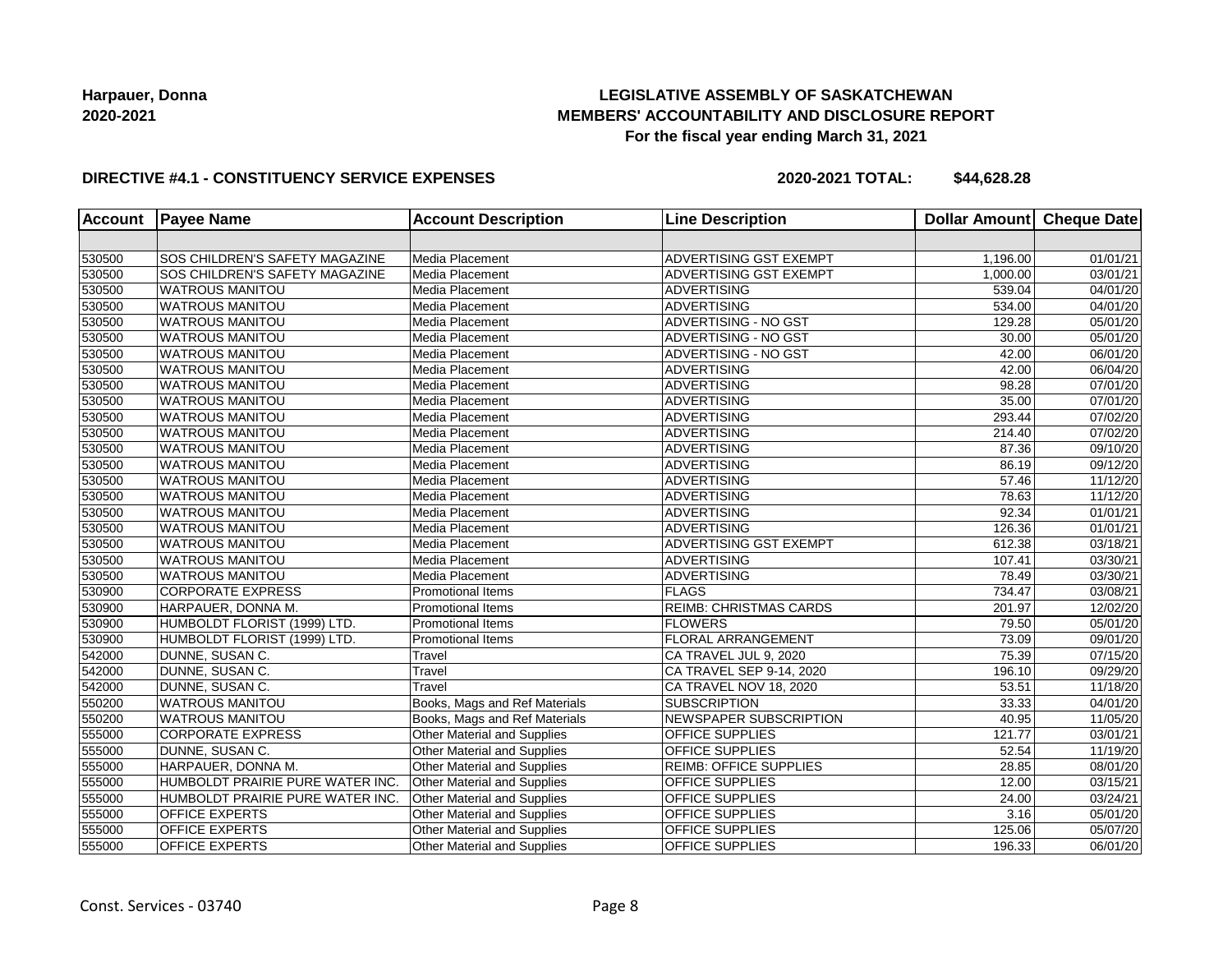# **LEGISLATIVE ASSEMBLY OF SASKATCHEWAN MEMBERS' ACCOUNTABILITY AND DISCLOSURE REPORT For the fiscal year ending March 31, 2021**

### **DIRECTIVE #4.1 - CONSTITUENCY SERVICE EXPENSES**

| <b>Account</b> | <b>Payee Name</b>           | <b>Account Description</b>  | <b>Line Description</b>                   | Dollar Amount | Cheque Date |
|----------------|-----------------------------|-----------------------------|-------------------------------------------|---------------|-------------|
|                |                             |                             |                                           |               |             |
| 555000         | <b>OFFICE EXPERTS</b>       | Other Material and Supplies | <b>OFFICE SUPPLIES</b>                    | 76.35         | 06/01/20    |
| 555000         | <b>OFFICE EXPERTS</b>       | Other Material and Supplies | <b>OFFICE SUPPLIES</b>                    | 93.26         | 06/03/20    |
| 555000         | <b>OFFICE EXPERTS</b>       | Other Material and Supplies | <b>OFFICE SUPPLIES</b>                    | 33.07         | 07/01/20    |
| 555000         | <b>OFFICE EXPERTS</b>       | Other Material and Supplies | <b>OFFICE SUPPLIES</b>                    | 19.49         | 07/08/20    |
| 555000         | <b>OFFICE EXPERTS</b>       | Other Material and Supplies | <b>OFFICE SUPPLIES</b>                    | 74.35         | 08/05/20    |
| 555000         | <b>OFFICE EXPERTS</b>       | Other Material and Supplies | <b>OFFICE SUPPLIES</b>                    | 75.49         | 11/01/20    |
| 555000         | <b>OFFICE EXPERTS</b>       | Other Material and Supplies | <b>OFFICE SUPPLIES</b>                    | 8.47          | 11/17/20    |
| 555000         | <b>OFFICE EXPERTS</b>       | Other Material and Supplies | <b>OFFICE SUPPLIES</b>                    | 234.80        | 12/01/20    |
| 555000         | <b>OFFICE EXPERTS</b>       | Other Material and Supplies | <b>OFFICE SUPPLIES</b>                    | 21.19         | 01/21/21    |
| 555000         | <b>OFFICE EXPERTS</b>       | Other Material and Supplies | <b>OFFICE SUPPLIES</b>                    | 632.79        | 01/21/21    |
| 555000         | <b>OFFICE EXPERTS</b>       | Other Material and Supplies | <b>OFFICE SUPPLIES</b>                    | 366.89        | 03/16/21    |
| 555000         | <b>OFFICE EXPERTS</b>       | Other Material and Supplies | <b>OFFICE SUPPLIES</b>                    | 42.39         | 03/16/21    |
| 555000         | <b>OFFICE EXPERTS</b>       | Other Material and Supplies | <b>OFFICE SUPPLIES</b>                    | 704.53        | 03/22/21    |
| 555000         | PRAIRIE PURE DRINKING WATER | Other Material and Supplies | <b>OFFICE SUPPLIES</b>                    | 48.00         | 07/01/20    |
| 555000         | PRAIRIE PURE DRINKING WATER | Other Material and Supplies | <b>OFFICE SUPPLIES</b>                    | 36.00         | 01/01/21    |
| 555000         | PRAIRIE PURE DRINKING WATER | Other Material and Supplies | <b>OFFICE SUPPLIES</b>                    | 12.00         | 02/07/21    |
| 555000         | PRAIRIE PURE DRINKING WATER | Other Material and Supplies | <b>OFFICE SUPPLIES</b>                    | 24.00         | 02/07/21    |
| 555000         | THIS IS YOUR COMPUTER       | Other Material and Supplies | <b>OFFICE SUPPLIES NO GST-PST APPLIES</b> | 106.00        | 08/11/20    |
| 564300         | THIS IS YOUR COMPUTER       | Computer Hardware - Exp.    | <b>COMPUTER HARDWARE</b>                  | 79.50         | 12/01/20    |
| 564600         | HARPAUER, DONNA M.          | Computer Software - Exp     | <b>REIMB: SOFTWARE SUBSCRIPTION</b>       | 122.09        | 07/14/20    |
| 588950         |                             |                             | <b>PREPAID EXPENSE ADJUSTMENT</b>         | 649.00        | 03/12/20    |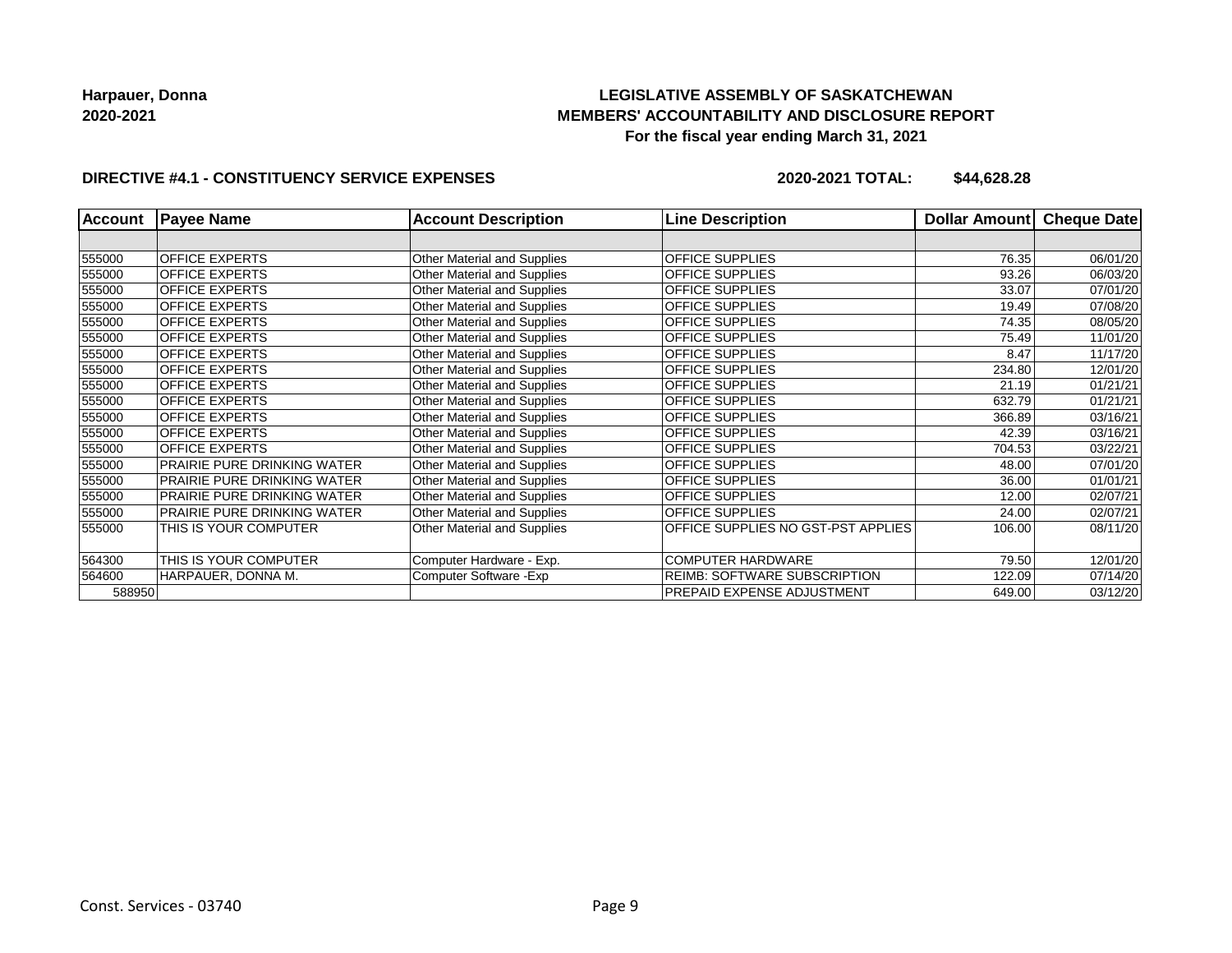## **LEGISLATIVE ASSEMBLY OF SASKATCHEWAN MEMBERS' ACCOUNTABILITY AND DISCLOSURE REPORT For the fiscal year ending March 31, 2021**

#### **DIRECTIVE #6 - CONSTITUENCY ASSISTANT EXPENSES**

**2020-2021 TOTAL: \$59,299.88**

| <b>Account</b> | <b>Payee Name</b> | <b>Account Description</b>       | Dollar Amount Cheque Date |          |
|----------------|-------------------|----------------------------------|---------------------------|----------|
|                |                   |                                  |                           |          |
| 513000         | DUNNE, SUSAN C    | Out-of-Scope Permanent           | 0.00                      | 04/01/20 |
| 513000         | DUNNE, SUSAN C    | Out-of-Scope Permanent           | $-443.90$                 | 04/13/20 |
| 513000         | DUNNE, SUSAN C    | Out-of-Scope Permanent           | 2,219.48                  | 04/14/20 |
| 513000         | DUNNE, SUSAN C    | Out-of-Scope Permanent           | 2,488.58                  | 05/01/20 |
| 513000         | DUNNE, SUSAN C    | Out-of-Scope Permanent           | 2,219.48                  | 05/13/20 |
| 513000         | DUNNE, SUSAN C    | Out-of-Scope Permanent           | 2,219.48                  | 05/27/20 |
| 513000         | DUNNE, SUSAN C    | Out-of-Scope Permanent           | 2,219.48                  | 06/10/20 |
| 513000         | DUNNE, SUSAN C    | Out-of-Scope Permanent           | 2,219.48                  | 06/24/20 |
| 513000         | DUNNE, SUSAN C    | Out-of-Scope Permanent           | 2,219.48                  | 07/08/20 |
| 513000         | DUNNE, SUSAN C    | Out-of-Scope Permanent           | 2,219.48                  | 07/22/20 |
| 513000         | DUNNE, SUSAN C    | Out-of-Scope Permanent           | 2,219.48                  | 08/05/20 |
| 513000         | DUNNE, SUSAN C    | Out-of-Scope Permanent           | 2,219.48                  | 08/19/20 |
| 513000         | DUNNE, SUSAN C    | Out-of-Scope Permanent           | 2,219.48                  | 09/02/20 |
| 513000         | DUNNE, SUSAN C    | Out-of-Scope Permanent           | 2,565.92                  | 09/16/20 |
| 513000         | DUNNE, SUSAN C    | Out-of-Scope Permanent           | 2,248.35                  | 10/01/20 |
| 513000         | DUNNE, SUSAN C    | Out-of-Scope Permanent           | 4,946.39                  | 10/06/20 |
| 513000         | DUNNE, SUSAN C    | Out-of-Scope Permanent           | 2,248.35                  | 11/10/20 |
| 513000         | DUNNE, SUSAN C    | Out-of-Scope Permanent           | 2,248.35                  | 11/24/20 |
| 513000         | DUNNE, SUSAN C    | Out-of-Scope Permanent           | 2,248.35                  | 12/09/20 |
| 513000         | DUNNE, SUSAN C    | Out-of-Scope Permanent           | 2,248.35                  | 12/22/20 |
| 513000         | DUNNE, SUSAN C    | Out-of-Scope Permanent           | 2,248.36                  | 01/06/21 |
| 513000         | DUNNE, SUSAN C    | Out-of-Scope Permanent           | 2,248.35                  | 01/20/21 |
| 513000         | DUNNE, SUSAN C    | Out-of-Scope Permanent           | 2,248.35                  | 02/03/21 |
| 513000         | DUNNE, SUSAN C    | Out-of-Scope Permanent           | 2,248.35                  | 02/17/21 |
| 513000         | DUNNE, SUSAN C    | Out-of-Scope Permanent           | 2,248.35                  | 03/03/21 |
| 513000         | DUNNE, SUSAN C    | Out-of-Scope Permanent           | 2,248.35                  | 03/17/21 |
| 513000         | DUNNE, SUSAN C    | Out-of-Scope Permanent           | 2,248.35                  | 03/30/21 |
| 513000         | DUNNE, SUSAN C    | Out-of-Scope Permanent           | 674.51                    | 04/09/21 |
| 519900         | None (Default)    | Change in Y/E Accrued Empl Leave | $-1,020.96$               | 04/20/20 |
|                |                   | <b>Entitlements</b>              |                           |          |
| 519900         | None (Default)    | Change in Y/E Accrued Empl Leave | 914.33                    | 04/14/21 |
|                |                   | <b>Entitlements</b>              |                           |          |